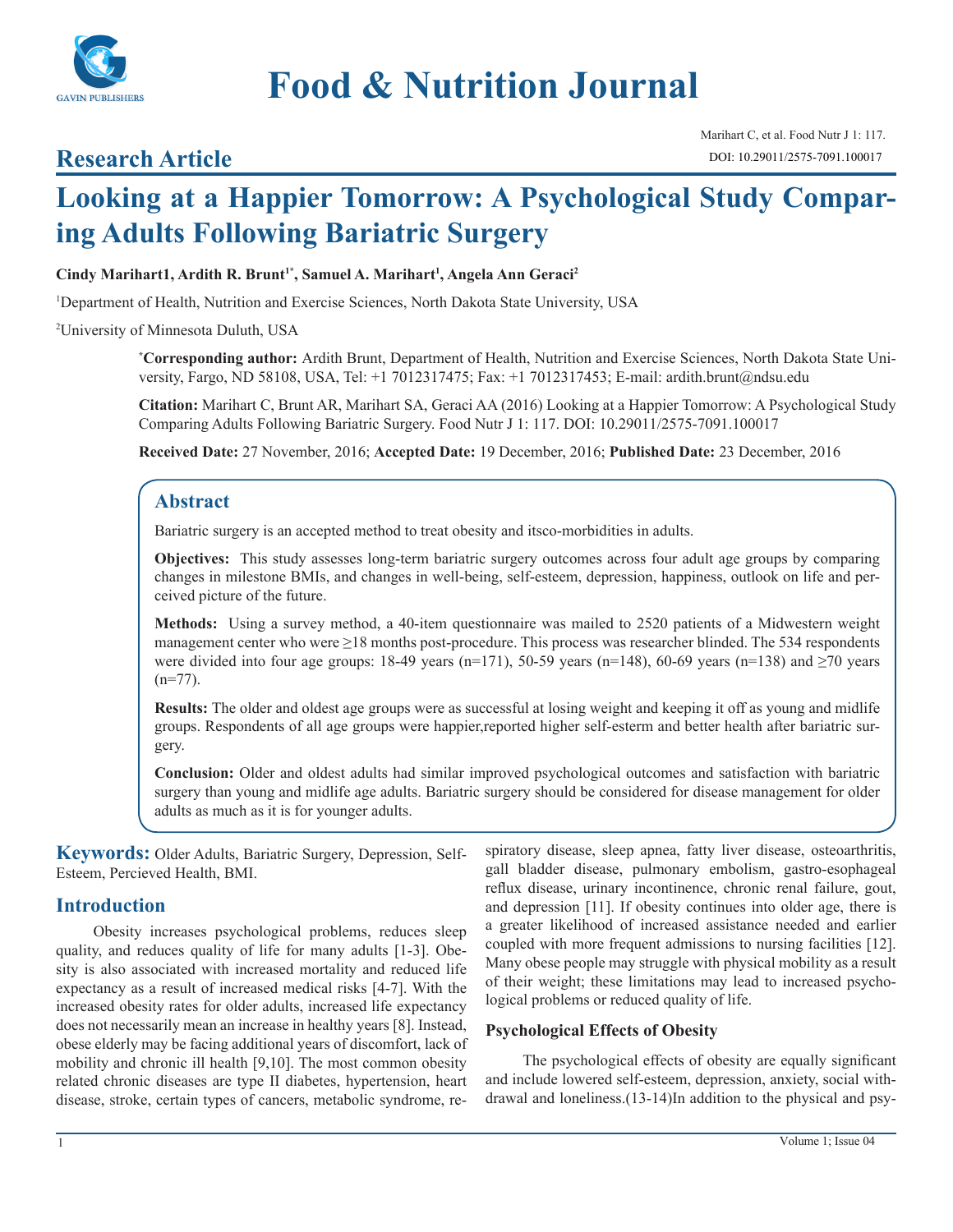chological effects of obesity on individuals, obesity significantly affects society through rising health care costs [15,16]. People who are obese are three to four times more likely to report depression and anxiety than thinner individuals [13].

In addtition to the psychological consequence obesity experienced by some individuals,many obese people experience discrimination, shunning and shame resulting from their battle with weight loss [13]. This may lead to social withdrawal and loneliness, which in turn can create more depression and isolation. Obese individuals often experience increased psychological issues related to work-related psychosocial stress such as discrimination at work [13]. Roehling [16] conducted an exhaustive literature review in which numerous work-related stereotypes were identified in the obese patients, such as lack self-discipline, laziness, sloppy appearance, disagreeableness, slower to think, and less conscientious. Other researchers report similar findings [17,18]. Obesity creates many problems, not only for the person with obesity, but also for family members and society as a whole as we struggle to deal with the far reaching concerns obesity raises.

In an examination of beliefs of General Practitioners (GPs) about the causes and solutions to obesity, Ogden et al [19] noted another aspect of GPs and obese patients-GPs believe obesity is more behaviorally based rather than biologically based; thus, GPs believe that obesity is a behavioral problem and not a medical problem. As a result, some GPs may fail to address their patients' obesity and provide appropriate lifestyle advice to obese patients [20]. Approaches to weight loss have included self-help groups, drugs, exercise programs, psychotherapy, nutritional counseling, education programs, and surgery [21]. These effects of obesity led researchers and healthcare professionals to search for effective weight loss treatments. Many diets and behavioral treatments resulted in initial weight loss, only to be followed by weight regain [14].

## **Weight Loss Alternatives**

Even though obesity is very difficult to treat with lifestyle changes, the medical community continues toencourage people to lose weight by diet and exercise [11]. As a result of these recommendations, overweight and obese people attempt multiple diets, medications and exercise regiments resulting in very limited success over the long-term weight-loss results [11,22,23]. Increasingly, a viable option for obese patients has been surgery as a means to aid weight loss [8-11,24]. Bariatric surgery that either restricts caloric intake or absorption has been found to be the most effective method to lose weight and maintain a healthy lifestyle [9-11,24]. Since bariatric surgery has become so successful, many more healthcare providers have turned to surgical treatments for obesity [25]. There are various bariatric procedures available.

#### **Bariatric Surgery**

Bariatric surgery often results in effective and enduring weight loss with complete resolution or significant improvement in obesity-related comorbidities [25,26]. Age restrictions were initially in place because it was believed that the health risks of bariatric surgeries surpassed beneficial outcomes for aging patients [27]. In 2006, the NIH recommendations changed and Medicare reversed their policy to deny bariatric requests based solely on age; therefore, age restrictions were eliminated [26,28]. Payment for bariatric surgery has improved considerably for older adults making it a more viable option. After the Medicare authorized approval of bariatric surgery for older adults in 2006; 2.7% of all bariatric operations were performed on patients older than 60 years old in 2006 [29]. Younger patients may have a greater weight loss and have a more complete resolution of their co-morbid conditions, but older people reduced the number of medications [30-32]. It appears age did not influence the rate of occurrence of postoperative complications and outcomes between older vs. younger patients [30,32-33]. Bariatric surgery for older patients has shown to be safe and effective for weight loss and in improvement of obesity comorbidities especially type II diabetes and blood pressure [34]. The medical community recommends that surgical treatment of obesity should only be considered after all nonsurgical methods are exhausted. Potential bariatric patients are required to have attempted and failed several traditional diet methods [32]. However, more research opportunities exist for comparing older and younger bariatric patients' perceived psychological outcomes post surgery.

#### **Outcomes of Bariatric Surgery for Older Persons**

Physical outcomes of bariatric surgery have steadily improved during the past decade [34]. The most common obesity related chronic diseases are type II diabetes, hypertension, heart disease, stroke, certain types of cancers, metabolic syndrome, respiratory disease, sleep apnea, fatty liver disease, osteoarthritis, gall bladder disease, pulmonary embolism, gastro-esophageal reflux disease, urinary incontinence, chronic renal failure, gout, and depression which can all be improved by weight loss from bariatric surgery [11,35].

Bariatric surgery can offer patients an effective and long lasting treatment for obesity and its related diseases. Literature is limited on many of the experiences of older adults and bariatric surgery, the bulk of existing research has focused on the safeness of bariatric surgical procedures itself [5,8,22]. Quite a number of studies that have demonstrated that the surgery is safe for the aging population [29]. Many of the existing studies review the immediate response to the surgery while still in the hospital analyzing such things as length of time of procedure and/or hospitalization,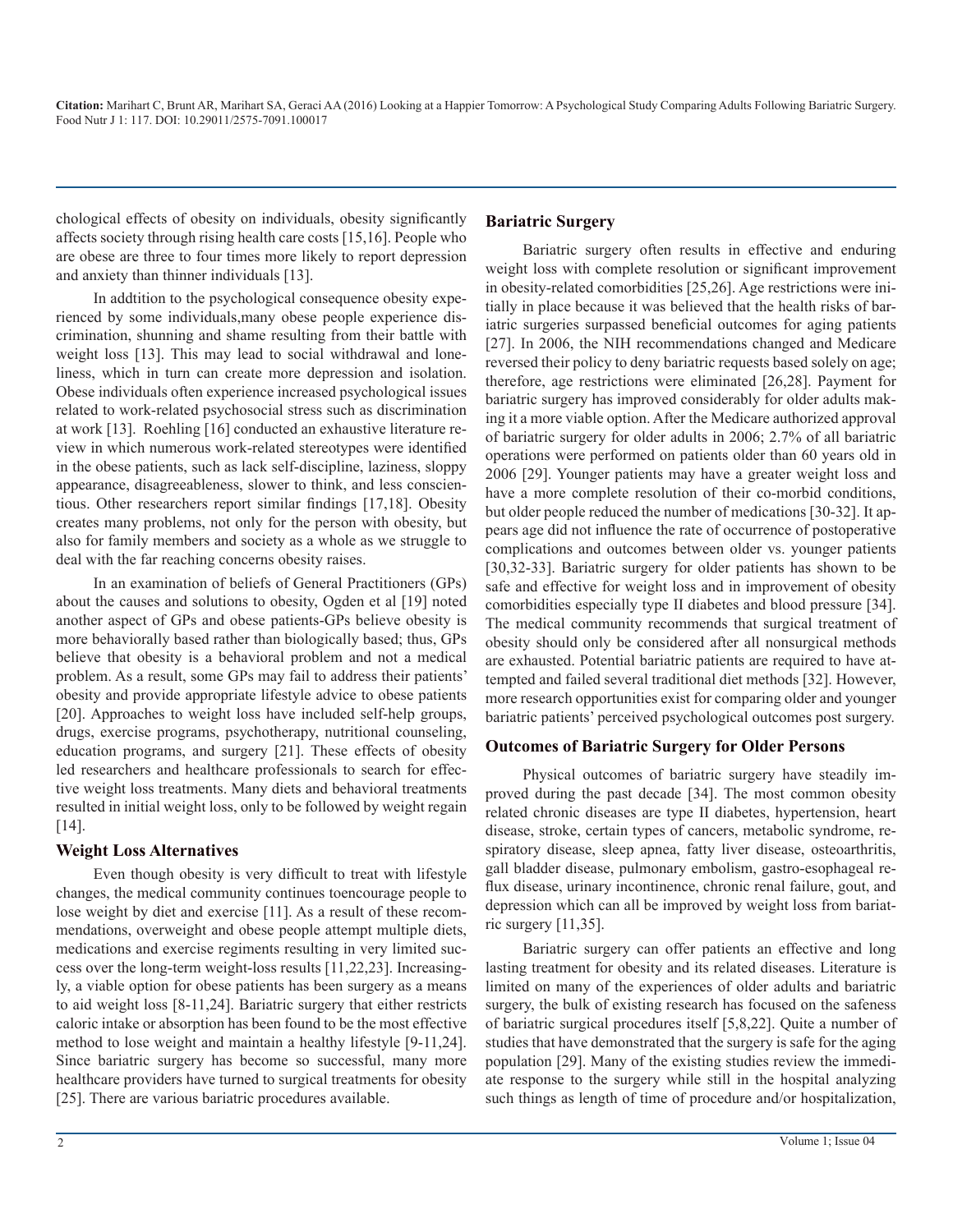while other research only reviews a small aspect of the bariatric experience such as number of medications reduced or amount of weight lost.

#### **Purpose of the Study**

The purpose of this study was to compare long-term  $(\geq 18)$ months post-bariatric proceedure) outcomes across four broad adult age groups by comparing changes in milestone Body Mass Indices (BMIs), changes in well-being, self-esteem, depression, outlook on life andperceived picture of their future.The study identified four age groups: young adult - ages 18-49, midlife adult - ages 50-59, older adult - ages 60-69 and oldest adult ages 70 and greater.

## **Methods**

#### **Research Design**

The research design for this study was a survey method, using a cross-sectional, self-reported questionnaire. Institutional Review Board (IRB) approval was given by North Dakota State University for this research.

#### **Survey Instrument**

After an exhaustive search, the researchers found no existing bariatric questionnaire that met their needs. The researchers, therefore, developed a bariatric questionnaire addressing the surgical outcomes of patients who were at least 18 month post-bariatric surgery. The questionnaire included demographic information such as age, height, 4 milestone weights, and type of surgery.The 4 milestone weights were highest weight before surgery, weight on surgery day, lowest weight after surgery, and current weight. Likert-style questions were designed which focused on changes in well-being, self-esteem, depression, outlook on life, and their perceived picture of their future between age groups. The questionnaire was reviewed by education and health professionals for content and readability. The instrument was revised and pilot tested with a sample of 12 bariatric patients to test clarity.

#### **Participants**

Bariatric patients were recruited from a Midwestern hospital

in the United States which specializes in bariatric surgery.Criteria included patients who were at least 18 years old,  $\geq$ 18 months postproceedure as a minimum and 15 years post-surgery as a maximum.

## **Procedure**

To abide by HIPPA regulations, hospital personnel mailed paper questionnairesto individuals who met the selection criteria. There was an optionto complete the questionnaire online instead of completing the paper version. The questionnaires were returned to the researchersin postage paid envelopes with no identifying information. The questionnaires were then coded and entered into Qualtrics (Survey Software, Provo, UT, version 60,114). Approximately 12 weeks after the questionnaires were mailed, the data collection was stopped.

#### **Data Analysis**

The data was analyzed using SAS (Statistical Analysis Software, Cary, NC, version 10.3)Analyses included frequency, percentages and ANOVA. BMI was calculated using the 4 milestone weights and height.

## **Results**

A total of 2520 surveys were mailed, with 178 returned as undeliverable. Overall, 534 surveys were completed and returned, a 22.8% response rate.As seen in Table 1, the 534 respondents were divided into four age groups: 18-49 years (n=171), 50-59 years (n=148), 60-69 years (n=138) and  $\geq$  70 years (n=77). The majority were female (n=442; 82.8%), and the majority of all participants were married (n=350; 65.7%). Employment status varied with part-time work ( $n=254$ ; 47.7%), and full-time work ( $n=66$ ; 12.4%), and a large number of retired participants (n=160; 30.1%), likely due to the age of many respondents. The majority had some college ( $n=252$ ; 47.3%) or a college degree ( $n=142$ ; 26.4%), and the majority of all participants underwent gastric bypass surgery (n=511; 96.2%) rather than the gastric sleeve or gastric band or other alternative.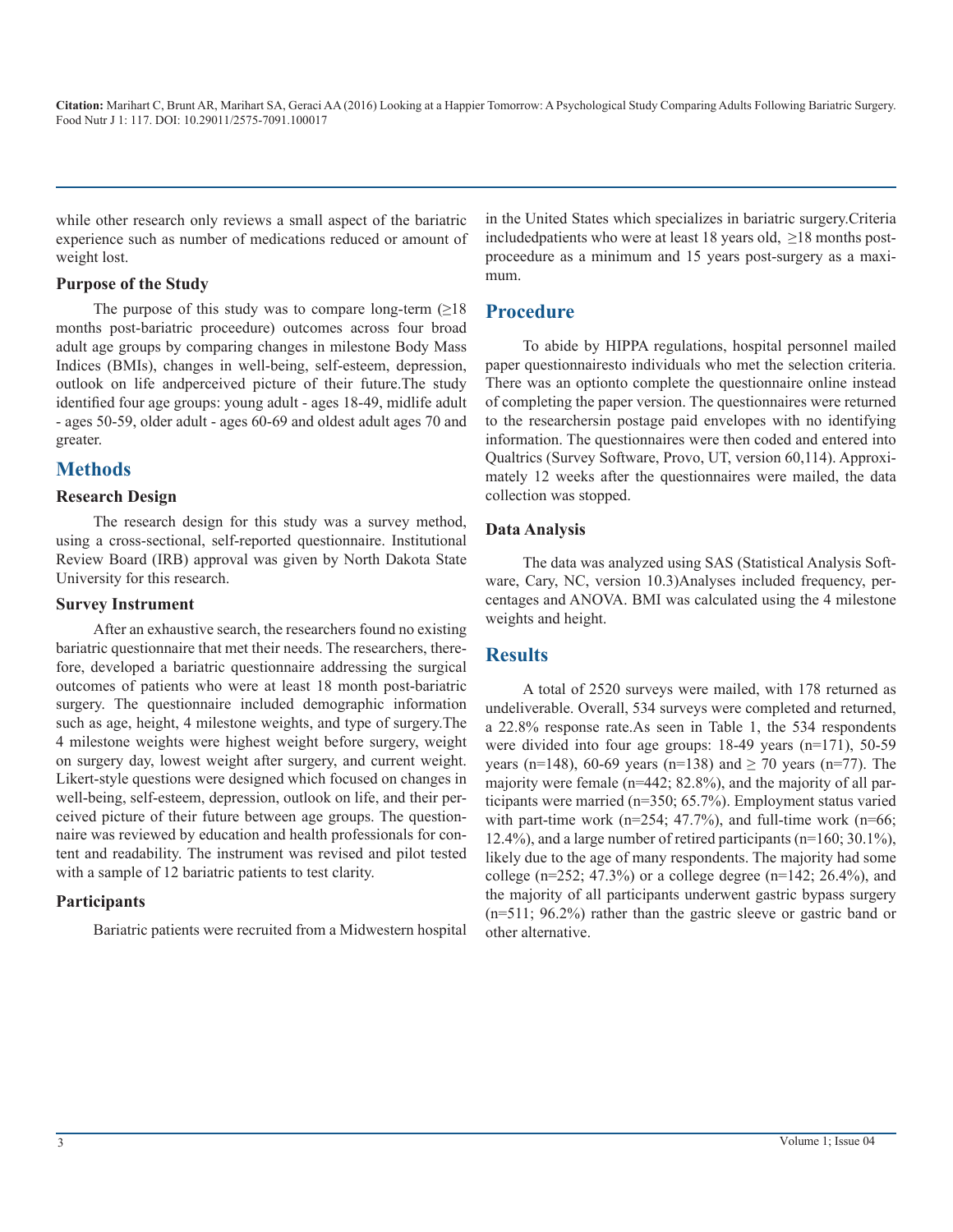|                          | Overall     | Young            | <b>Midlife</b>          | Older                   | Oldest                  |
|--------------------------|-------------|------------------|-------------------------|-------------------------|-------------------------|
|                          | $N = 534$   | $n=171$          | $n=148$                 | $n=138$                 | $n=77$                  |
| Characteristic           | Number (%)  | Number (%)       | Number $(\% )$          | Number $(\% )$          | Number $(\% )$          |
| Gender                   |             |                  |                         |                         |                         |
| Woman                    | 442         | 153              | 123                     | 103                     | 63                      |
|                          | (82.8)      | (89.4)           | (83.1)                  | (74.6)                  | (81.8)                  |
| Man                      | 92          | 18               | 25                      | 35                      | 14                      |
|                          | (17.2)      | (10.5)           | (16.9)                  | (25.4)                  | (18.2)                  |
| <b>Education</b>         |             |                  |                         |                         |                         |
| < High School            | 8*<br>(1.5) | $\boldsymbol{0}$ | $\overline{2}$<br>(1.4) | $\overline{3}$<br>(2.2) | $\mathfrak{Z}$<br>(3.9) |
| High School/GED          | 131         | 30               | 32                      | 38                      | 31                      |
|                          | (24.6)      | (17.5)           | (21.8)                  | (27.5)                  | (40.3)                  |
| Some College             | 252         | 91               | 64                      | 63                      | 34                      |
|                          | (47.3)      | (53.2)           | (43.5)                  | (45.7)                  | (44.2)                  |
| College Degree           | 142         | 50               | 49                      | 34                      | 9                       |
|                          | (26.4)      | (29.2)           | (33.3)                  | (24.6)                  | (11.7)                  |
| <b>Marital Status</b>    |             |                  |                         |                         |                         |
| Single / Never Mar-      | 48          | 30               | 13                      | $\overline{4}$          | $\mathbf{1}$            |
| ried                     | (9.0)       | (17.5)           | (8.8)                   | (2.9)                   | (1.3)                   |
| Married                  | 350         | 100              | 105                     | 92                      | 53                      |
|                          | (65.7)      | (58.5)           | (71.0)                  | (67.2)                  | (68.8)                  |
| Domestic Partnership     | 5           | $\overline{2}$   | $\mathbf{1}$            | 1                       | $\mathbf{1}$            |
|                          | (0.9)       | (1.2)            | (0.7)                   | (0.7)                   | (1.3)                   |
| Separated                | 6<br>(1.1)  | 5<br>(2.9)       | $\mathbf{0}$            | $\overline{0}$          | $\mathbf{1}$<br>(1.3)   |
| Divorced                 | 86          | 32               | 27                      | 24                      | $\mathfrak{Z}$          |
|                          | (16.1)      | (18.7)           | (18.2)                  | (17.5)                  | (3.9)                   |
| Widowed                  | 38          | $\overline{2}$   | $\overline{2}$          | 16                      | 18                      |
|                          | (7.1)       | (1.2)            | (1.4)                   | (11.7)                  | (23.4)                  |
| <b>Employment Status</b> |             |                  |                         |                         |                         |
| Caregiver at Home        | 22          | 13               | $\tau$                  | 1                       | $\mathbf{1}$            |
|                          | (4.1)       | (7.7)            | (4.8)                   | (0.7)                   | (1.3)                   |
| Work Part-Time           | 254         | 119              | 94                      | 40                      | $\mathbf{1}$            |
|                          | (47.7)      | (70.0)           | (63.5)                  | (29.0)                  | (1.3)                   |
| Work Full-Time           | 66          | $22\,$           | 17                      | 22                      | 5                       |
|                          | (12.4)      | (12.9)           | (11.5)                  | (15.9)                  | (6.6)                   |
| Retired                  | 160         | $\mathbf{1}$     | 19                      | 72                      | 68                      |
|                          | (30.1)      | (0.6)            | (12.8)                  | (52.2)                  | (89.5)                  |
| Other                    | 30          | 15               | 11                      | $\overline{3}$          | $\mathbf{1}$            |
|                          | (5.6)       | (8.8)            | (7.4)                   | (2.2)                   | (1.3)                   |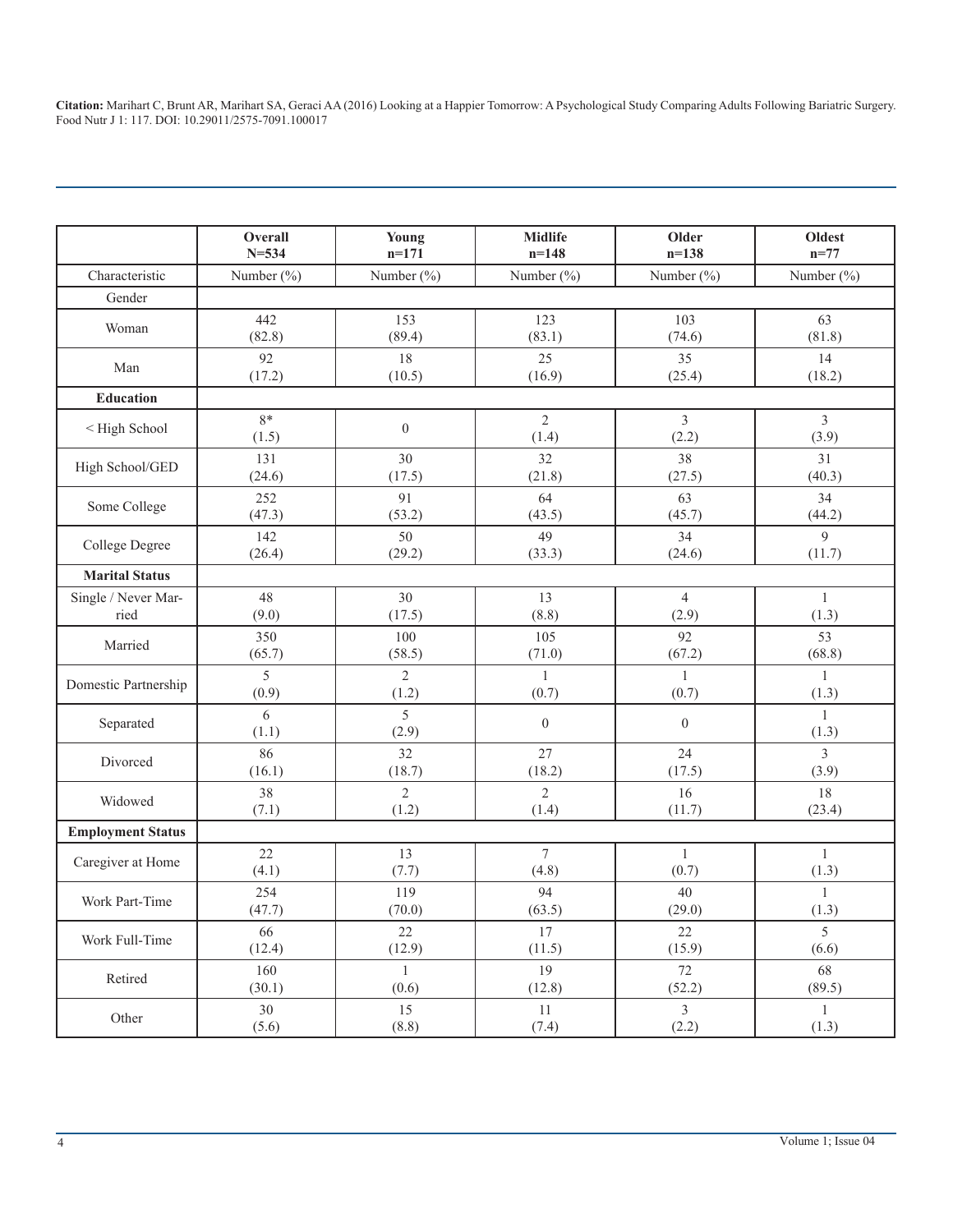| <b>Surgery Type</b>           |               |               |               |               |              |
|-------------------------------|---------------|---------------|---------------|---------------|--------------|
| Gastric By-Pass               | 511<br>(96.2) | 162<br>(94.7) | 143<br>(98.0) | 132<br>(96.4) | 74<br>(96.1) |
| Gastric Sleeve                | (0.8)         | (1.8)         |               | (0.7)         |              |
| Gastric Band                  | (2.8)         | (3.5)         | (1.4)         | (2.92)        | (3.9)        |
| Biliopancreatric<br>Diversion | (<0.01)       |               | (0.7)         |               |              |

\*Some characteristics are less due to non-response by some participants.

Table 1: Demographic Characteristics of Total Sample and by Age Group.

#### **Body Mass Index (BMI)**

As seen in Table 2, participants lost weight,and most experienced some weight regain regardless of age. The young adults had a significantly larger highest BMI with a mean > 50 kg/m2 com-

pared to a mean BMI of 46.3 kg/m2 for the oldest group (p=0.03). Although not significant, each mean milestone BMIwas larger for the young group and progressed in chronological order with the oldest age group having the lowest milestone BMIs in all four areas.

| <b>BMI Mile-</b><br>stone | <b>Overall</b><br>$N = 534$<br>Mean $\pm$ SD <sup>*</sup> | Young<br>$n=171$<br>$Mean \pm SD$ | <b>Midlife</b><br>$n = 148$<br>Mean $\pm$ SD | <b>Older</b><br>$n=138$<br>$Mean \pm SD$ | <b>Oldest</b><br>$n = 77$<br>Mean $\pm$ SD | P value |
|---------------------------|-----------------------------------------------------------|-----------------------------------|----------------------------------------------|------------------------------------------|--------------------------------------------|---------|
| Highest                   | $47.9 \pm 8.2$                                            | $49.1 \pm 8.7$                    | $47.9 \pm 8.5$                               | $47.7 \pm 7.5$                           | $47.0 \pm 8.0$                             | 0.03    |
| Surgery Day               | $46.5 \pm 7.7$                                            | $47.5 \pm 7.4$                    | $46.5 \pm 8.3$                               | $46.3 \pm 7.0$                           | $45.6 \pm 8.0$                             | 0.28    |
| Lowest                    | $26.5 \pm 5.1$                                            | $26.4 \pm 5.4$                    | $26.5 \pm 5.5$                               | $26.7 \pm 5.1$                           | $26.3 \pm 4.2$                             | 0.93    |
| Current                   | $30.1 \pm 6.1$                                            | $30.5 \pm 6.2$                    | $30.2 \pm 6.1$                               | $30.2 \pm 6.1$                           | $29.3 \pm 5.8$                             | 0.51    |

\* Standard Deviation

**Table 2:** Mean BMI Milestones Overall and by Age

#### **Changes in Emotional Quality of Life**

Depression improved by an average of 54.8% for all age groups. In regards to sense of well-being after surgery over 60% reported feeling better/much better with a range of 61.8% to 64.8%. Over three-fourths of the participants claimed a better outlook on life with the oldest group reporting 81.6% compared to 75.7% of the young group. Overall all groups were optimistic about the future,with the midlife group (79.9%), older (79.3%) and the oldest

group (78.7%) being similar, with the young group almost as high (73.2%). However, it should be noted while there are some minor differences among the groups, all of the participants showed a great deal of improvement in depression, outlook on life, and their future as they age. On the other hand, a very small percentage of respondents reported negative changes to well-being, outlook on life, the future as one ages, and perceived overall health. See Table 3 for specifics. Overall, perceived health increased the most at 85.1% .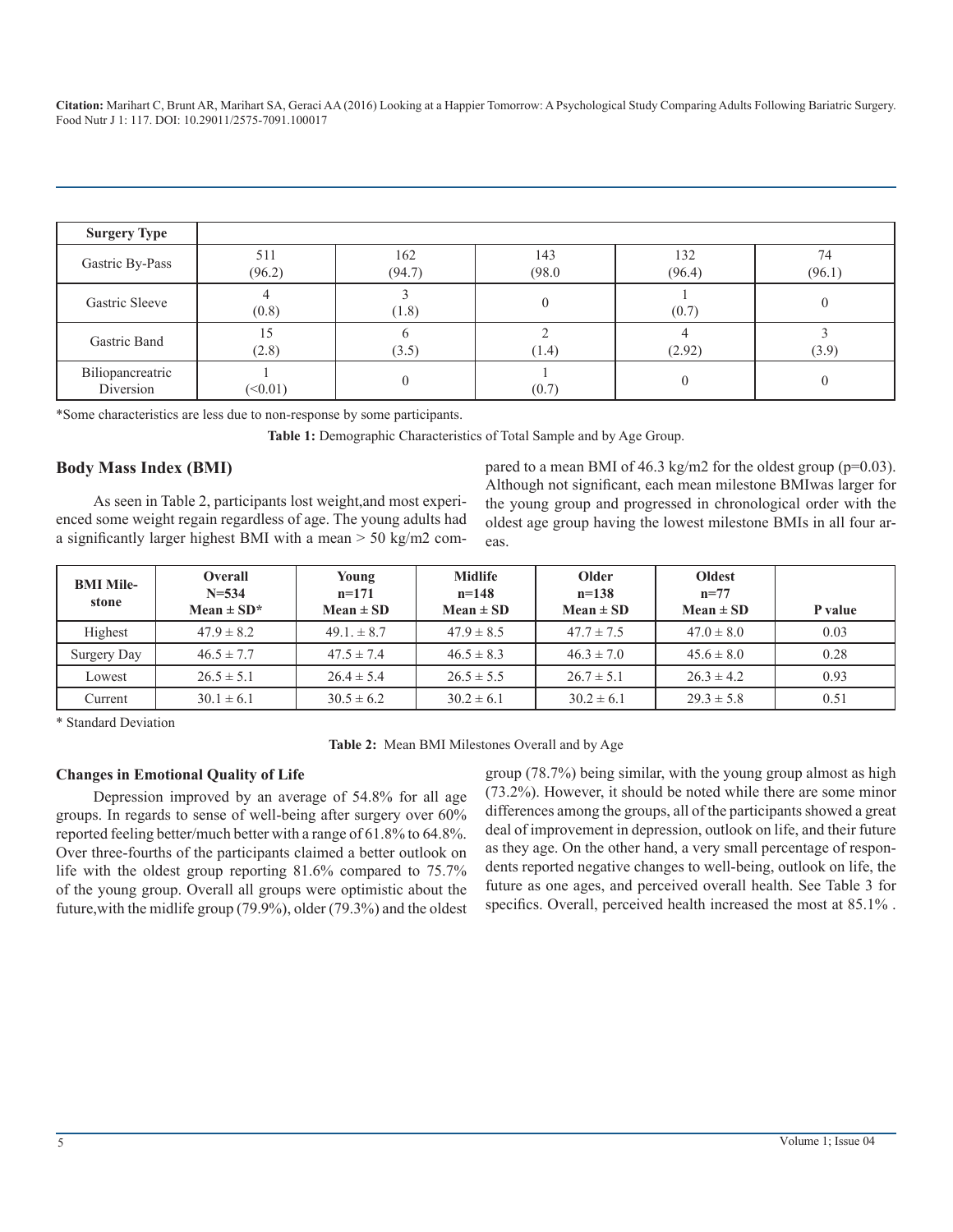|                     | Overall   | Young     | <b>Midlife</b> | Older     | <b>Oldest</b> |
|---------------------|-----------|-----------|----------------|-----------|---------------|
|                     | Percent   | Percent   | Percent        | Percent   | Percent       |
| Depression          | $N = 321$ | $n = 117$ | $n = 96$       | $n = 68$  | $n = 40$      |
| Worse/much worse    | 15.0      | 18.8      | 14.6           | 14.7      | 5.0           |
| About the same      | 30.2      | 28.2      | 28.1           | 33.8      | 35.0          |
| Better/much better  | 54.8      | 53.0      | 57.3           | 51.5      | 60.0          |
| Sense of Well-being | $N = 527$ | $n = 170$ | $n = 145$      | $n = 135$ | $n = 77$      |
| Worse/much worse    | 6.8       | 11.2      | 8.3            | 1.5       | 3.9           |
| About the same      | 30.0      | 27.1      | 26.9           | 34.8      | 33.8          |
| Better/much better  | 63.2      | 61.8      | 64.8           | 63.7      | 62.3          |
| Outlook on Life     | $N = 528$ | $n = 169$ | $n = 146$      | $n = 137$ | $n = 76$      |
| Worse/much worse    | 3.0       | 4.1       | 4.8            | 1.5       | 0.0           |
| About the same      | 19.3      | 20.1      | 17.1           | 21.2      | 18.4          |
| Better/much better  | 77.7      | 75.7      | 78.1           | 77.4      | 81.6          |
| Future as you Age   | $N = 522$ | $n = 168$ | $n = 144$      | $n = 135$ | $n = 75$      |
| Worse/much worse    | 4.4       | 6.5       | 4.9            | 3.0       | 1.3           |
| About the same      | 18.2      | 20.2      | 15.3           | 17.8      | 20.0          |
| Better/much better  | 77.4      | 73.2      | 79.9           | 79.3      | 78.7          |
| Overall Health      | $N = 430$ | $n = 171$ | $n = 147$      | $n = 137$ | $n = 75$      |
| Worse/much worse    | 5.3       | 7.0       | 4.1            | 2.2       | 2.7           |
| About the same      | 9.5       | 8.8       | 7.5            | 6.6       | $8.0\,$       |
| Better/much better  | 85.1      | 84.2      | 88.4           | 91.2      | 89.3          |

\*Some characteristics may not add to total sample size due to non-response by some participants.

**Table 3:** Percentage of Participants Reporting Changes in the Emotional Quality of Life.

|                                                             | <b>Overall</b> | Young     | <b>Midlife</b> | Older     | Oldest   |
|-------------------------------------------------------------|----------------|-----------|----------------|-----------|----------|
|                                                             | Percent        | Percent   | Percent        | Percent   | Percent  |
| Are you satisfied with your weight loss since surgery?      | $N = 516*$     | $n = 167$ | $n = 144$      | $n = 132$ | $n = 73$ |
| Very dissatisfied/dissatisfied                              | 12.4           | 10.8      | 10.4           | 14.4      | 16.4     |
| Neutral                                                     | 7.8            | 11.4      | 8.3            | 6.1       | 1.4      |
| Satisfied/very satisfied                                    | 79.8           | 77.8      | 81.3           | 79.5      | 82.2     |
| Are you happy with your bariatric surgery                   | $N = 530$      | $n = 171$ | $n = 148$      | $n = 135$ | $n = 76$ |
| Very unhappy/unhappy                                        | 8.3            | 8.8       | 7.4            | 8.9       | 7.9      |
| Neither happy or unhappy                                    | 6.4            | 9.9       | 6.1            | 3.7       | 3.9      |
| Happy/very happy                                            | 85.3           | 81.3      | 86.5           | 87.4      | 88.2     |
| Are you happy with how you look and feel since the surgery? | $N = 532$      | $n = 170$ | $n = 148$      | $n = 137$ | $n = 77$ |
| Very unhappy/unhappy                                        | 8.5            | 11.8      | 6.8            | 6.6       | 7.8      |
| Neither happy or unhappy                                    | 10.7           | 13.5      | 12.8           | 7.3       | 6.5      |
| Happy/very happy                                            | 80.8           | 74.7      | 80.4           | 86.1      | 85.7     |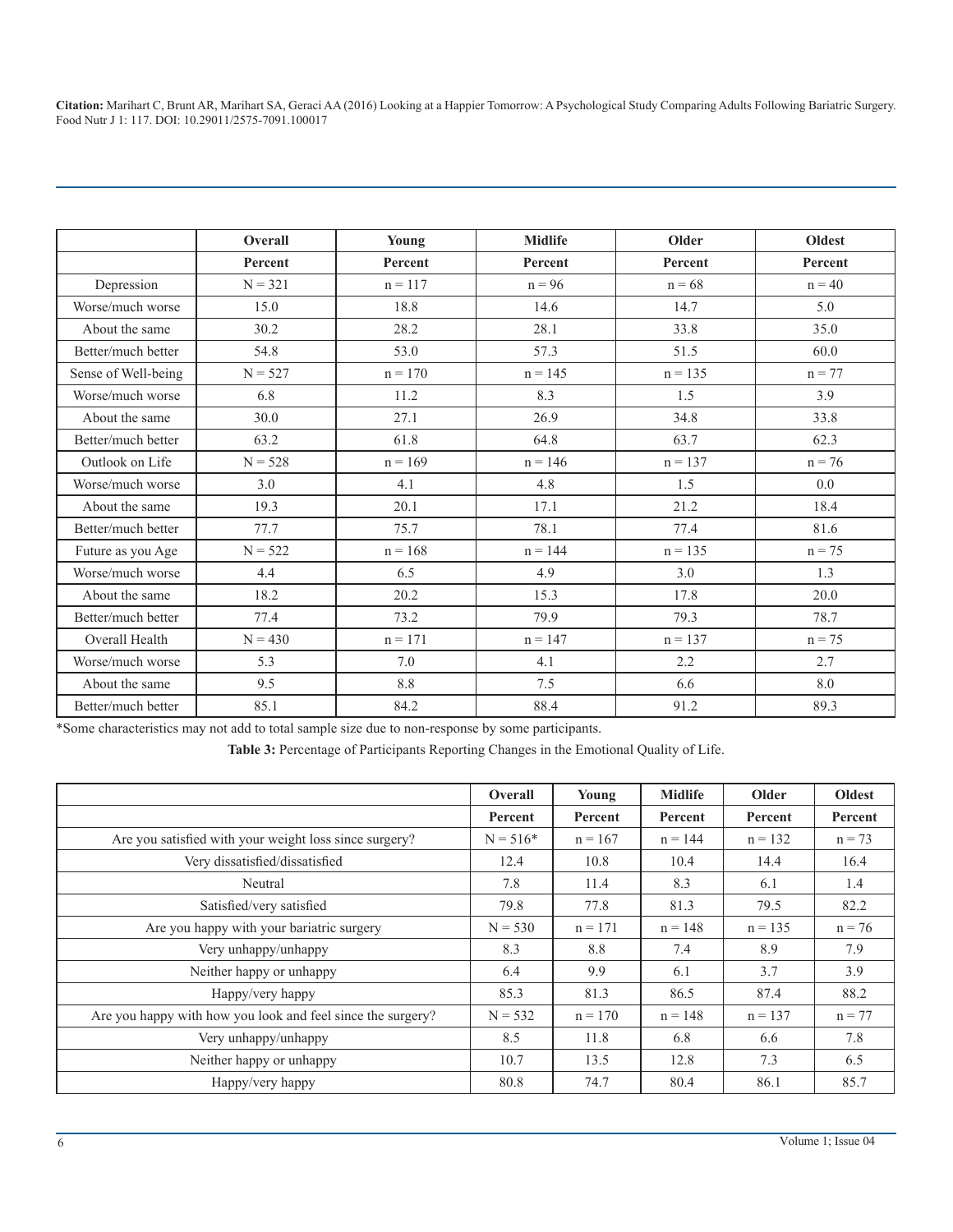| Do you feel healthier?                              | $N = 531$ | $n = 173$ | n - 152   | $n = 146$ | $n = 75$ |
|-----------------------------------------------------|-----------|-----------|-----------|-----------|----------|
| Never/rarely                                        | 5.5       | 8.7       | 7.2       | 8.2       | 8.0      |
| Sometimes                                           | 18.1      | 24.9      | 13.2      | 15.1      | 14.7     |
| Often /all the time                                 | 76.5      | 66.5      | 79.6      | 76.7      | 77.3     |
| Has your self-esteem changed since you lost weight? | $N = 530$ | $n = 170$ | $n = 148$ | $n = 137$ | $n = 75$ |
| Much lower/slightly lower                           | 3.6       | 4.1       | 3.4       | 2.9       | 4.0      |
| About the same                                      | 18.3      | 21.8      | 16.2      | 16.8      | 17.3     |
| Much higher/higher                                  | 78.1      | 74.1      | 80.4      | 80.3      | 78.7     |

\*some characteristics may not add to total sample size due to non-response by some participants.

**Table 4:** Satisfaction and Happiness with Bariatric Surgery.

#### **Satisfaction with Surgery**

Almost 80% were satisfied with the weight loss they had experienced after bariatric surgery, there were no differences among age groups. Over an average of 85.3% of the patients stated they were happy with the bariatric surgery itself. When it comes to happiness with how they look and feel since bariatric surgery, the happiest age group is the older group (86.1%) compared to the young group (74.7%). In regards to feeling healthier, the young group (66.5%) of patients feel healthier compared with the midlife group (79.3%) the older group (76.7%) and the oldest group (77.3%).

## **Discussion**

All age groups lost weight after bariatric surgery and all groups experienced some weight regain as indicated by increased current BMI. The older and oldest age groups were as successful at losing weight and keeping off as the young and midlife age groups.

There were significant improvements in depression among all age groups. While all the age groups improved greatly, it was interesting to note that the oldest age group, those ages 70 or greater were the most satisfied with the weight loss (82.2%). The midlife (ages 50-59) and older (ages 60-69) groups were very similar on most questions and were either closely ahead or behind the oldest [age group. The central theme seems to be that the young group is](https://www.ncbi.nlm.nih.gov/pubmed/19967901)  slightly albeit not significant less happy and less satisfied than any other age group.

## **Limitations**

One limitation is the sample was limited from only one Midwestern hospital in the United States so there will not be a large diversity of ethnicity within the group so generalizability could be affected. Another is the fact that the survey is self-reported and while the response rate was good, it is unclear if their outcomes necessarily represent the entire sample. Perhaps participants that did not have as good of outcomes failed to return the survey.

## **Conclusion**

There are many positive outcomes in this study which indicates adults of all ages seem to benefit from the weight loss that accompanies bariatric surgery. Besides the obvious decrease in BMI across all age groups, there is a significant improvement in the participant's mental health outlook now and in their perception of their future. From improved self-esteem,happiness, to better self-concept and overall satisfaction with how they look and feel. This improves their general outlook on life and future as they age as well. There does not appear to be any worse outcomes for weight loss or quality of life for older and oldest adults compared to midlife and young age groups. Bariatric surgery should be considered for older adults for disease management and for improvement in mental health as much as it is for younger adults. Of course a patient must be healthy enough to sustain such a surgery and surgery should be the method of last resort, with reduced diet and exercise program being implemented first.

## **References**

- 1. [Algul A, Ates M, Semiz U, Basoglu C, Ebrinc S, et al. \(2009\). Evalua](https://www.ncbi.nlm.nih.gov/pubmed/19967901)tion of general psychopathology,subjective sleep quality, and health[related quality of life in patients with obesity. Int J Psychiatry Med 39:](https://www.ncbi.nlm.nih.gov/pubmed/19967901)  [297-312.](https://www.ncbi.nlm.nih.gov/pubmed/19967901)
- 2. [Hopman WM, Berger C, Joseph L, Barr SI, Gao Y, et al. \(2007\) The](https://www.ncbi.nlm.nih.gov/pubmed/17957495)  [association between body mass index and health-related quality of](https://www.ncbi.nlm.nih.gov/pubmed/17957495)  [life: data from CaMos, a stratified population study. Qual Life Res 16:](https://www.ncbi.nlm.nih.gov/pubmed/17957495)  [1595-1603.](https://www.ncbi.nlm.nih.gov/pubmed/17957495)
- 3. [Wee HL, Cheung YB, Loke WC, Tan CB, Chow MH, et al. \(2008\) The](https://www.ncbi.nlm.nih.gov/pubmed/18387053) [association of body mass index with health-related quality of life: an](https://www.ncbi.nlm.nih.gov/pubmed/18387053)  [exploratory study in a multiethnic Asian population. Value Health 11:](https://www.ncbi.nlm.nih.gov/pubmed/18387053) [105-114.](https://www.ncbi.nlm.nih.gov/pubmed/18387053)